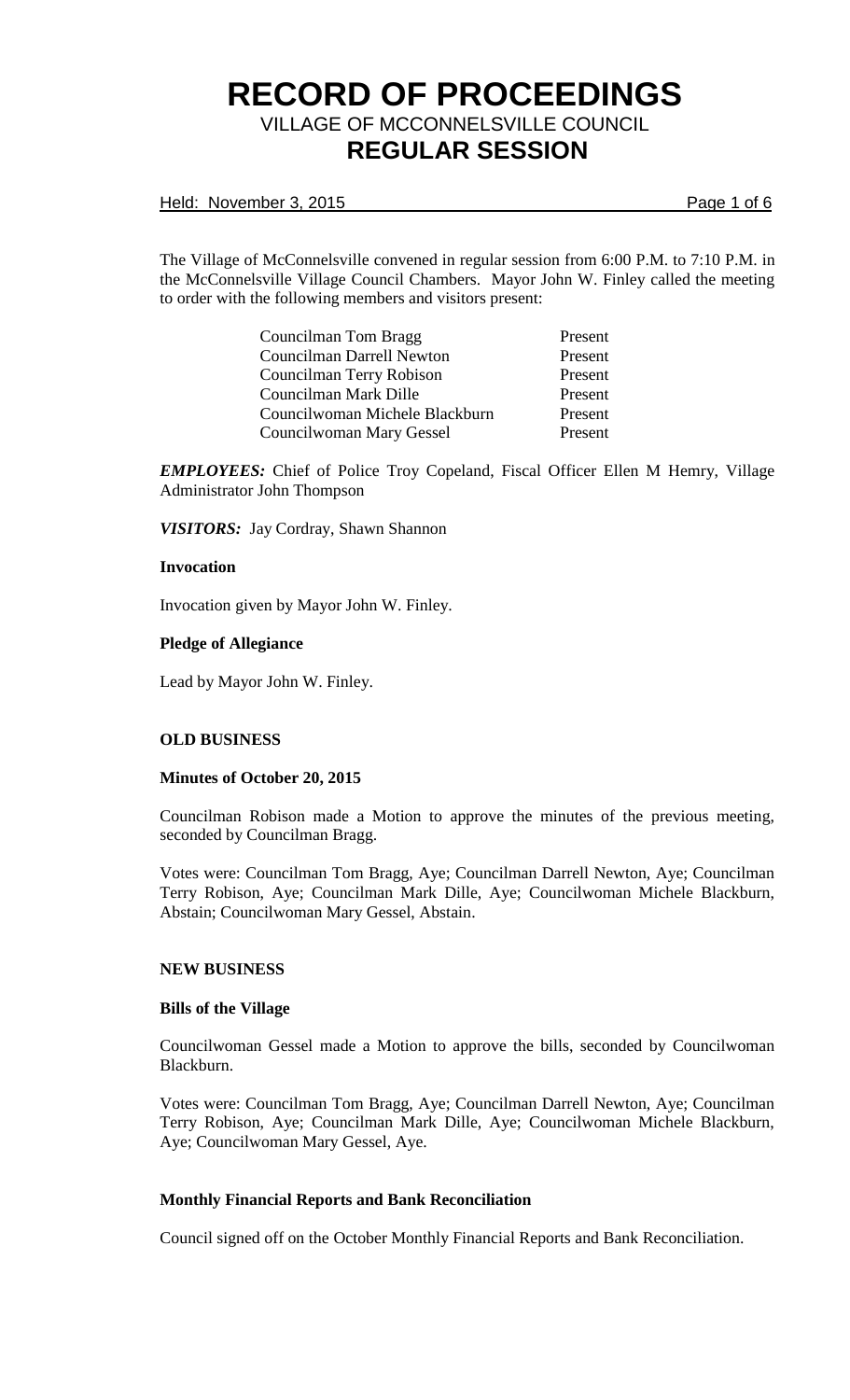Held: November 3, 2015 **Page 2 of 6** 

# **Mayor John W. Finley**

Mayor Finley reported October Parking Meter receipts as follows: Fines - \$403.00; Meters - \$2,068.30 for a total of \$2,471.30. Mayor Finley reported October Mayor's Court receipts as follows: Village - \$5,829.52; Morgan County Treasurer - \$66.00; Treasurer of State – \$1,005.30 for a total of \$6,900.82. Mayor Finley reported October Income Tax receipts as \$47,429.62.

Mayor Finley reported he recently attended the Mayor's Court update. He noted the Village paid for the training; however, he covered the mileage and parking expenses.

Mayor Finley stated he received a letter that the Christmas Parade will be held on November 27, 2015; leaving Malta at 6:00 P.M. If anyone has any questions, they are to contact Leslie Robbins.

Mayor Finley reported after the last council meeting a young lady stopped in from Skills USA. They are planning a Turkey Day 5K with Skills USA and a 1K for children on November 26, 2015. Registration for the 5K begins at 7:00 A.M. with the run/walk beginning at 8:00 A.M.; the 1K registration begins at 8:15 A.M. and run/walk begins at 9:00 A.M. If you purchase your registration prior to November 26th, the cost is \$20.00; and it will be \$25.00 on the day of the race. If you have any questions, you are to contact Patty White at 740-962-2944, Extension 3419.

Mayor Finley reported he met with a potential business that may be interested in moving to our area. Mayor Finley stated we are competing with other areas as well. He spent the day with them today and gave a lot of recommendations. They have requested the business remain unnamed at this time.

Mayor Finley stated he contacted the new owner of Save-a-Lot, Joe Janes. Mr. Janes currently owns fourteen stores and Real Estate Company. Warren's IGA is closing the store as of this Saturday and Mr. Janes is hoping to open Save-a-Lot by the end of the year or the beginning of next year. They are not planning on having a bakery; but, the deli and meat market will remain.

It was noted the Mr. Brewer is keeping the gas station.

#### **Resoloution 15-20**

Mayor Finley introduced Resolution 15-20, A RESOLUTION TRANSFERRING APPROPRIATIONS WITHIN THE GENERAL FUND.

Councilman Bragg made a Motion to suspend the rules requiring three separate and disctinct readings and place on emergency measure, seconded by Councilman Newton.

Votes were: Councilman Tom Bragg, Aye; Councilman Darrell Newton, Aye; Councilman Terry Robison, Aye; Councilman Mark Dille, Aye; Councilwoman Michele Blackburn, Aye; Councilwoman Mary Gessel, Aye.

Councilwoman Blackburn made a Motion to adopt Resolution 15-20 on emergency measure, seconded by Councilman Dille.

Votes were: Councilman Tom Bragg, Aye; Councilman Darrell Newton, Aye; Councilman Terry Robison, Aye; Councilman Mark Dille, Aye; Councilwoman Michele Blackburn, Aye; Councilwoman Mary Gessel, Aye.

Resolution 15-20 was duly adopted.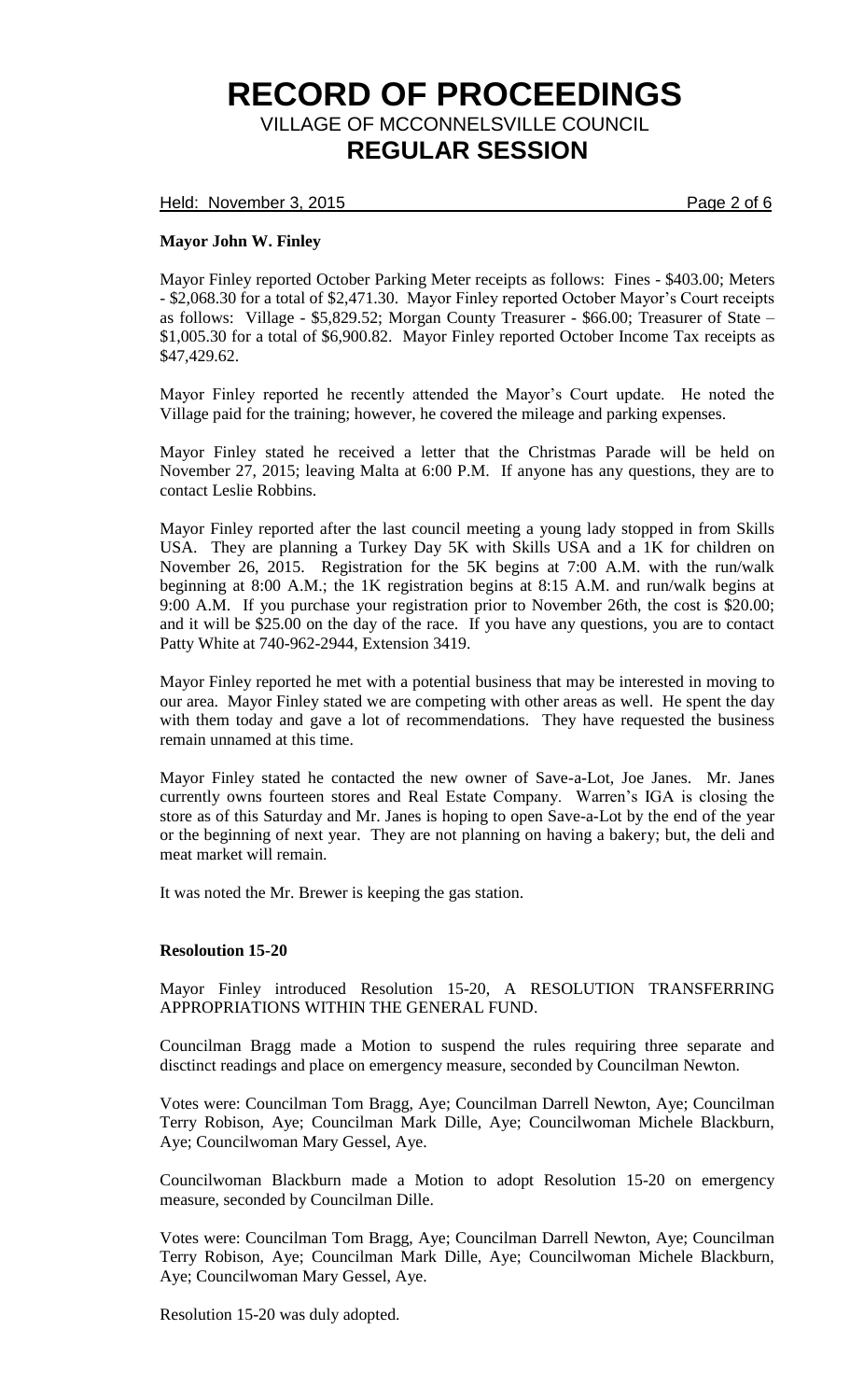Held: November 3, 2015 **Page 3 of 6** 

## **Resoloution 15-21**

Mayor Finley introduced Resolution 15-21, A RESOLUTION ACCEPTING THE AMOUNTS AND RATES AS DETERMINED BY THE BUDGET COMMISSION AND AUTHORIZING THE NECESSARY TAX LEVIES AND CERTIFYING THEM TO THE COUNTY AUDITOR.

Councilman Robison made a Motion to suspend the rules requiring three separate and disctinct readings and place on emergency measure, seconded by Councilwoman Gessel.

Votes were: Councilman Tom Bragg, Aye; Councilman Darrell Newton, Aye; Councilman Terry Robison, Aye; Councilman Mark Dille, Aye; Councilwoman Michele Blackburn, Aye; Councilwoman Mary Gessel, Aye.

Councilman Bragg made a Motion to adopt Resolution 15-21 on emergency measure, seconded by Councilman Robison.

Votes were: Councilman Tom Bragg, Aye; Councilman Darrell Newton, Aye; Councilman Terry Robison, Aye; Councilman Mark Dille, Aye; Councilwoman Michele Blackburn, Aye; Councilwoman Mary Gessel, Aye.

Resolution 15-21 was duly adopted.

#### **Ordinance 15-22**

Mayor Finley introduced Ordinance 15-22, AN ORDINANCE REPEALING ORDINANCE 84-20.

After a brief discussion, Council requested this to go before the Finance Committee. Mayor Finley requested they meet and bring their decision back to the November  $17<sup>th</sup>$  Council Meeting.

### **Ordinance 15-23**

Mayor Finley introduced Ordinance 15-23, AN ORDINANCE ESTABLISHING CURFEW LIMITS.

Councilman Bragg made a Motion to pass Ordinance 15-23 on the first reading with the removal of the word "Minor" in Section 4, seconded by Councilman Newton.

Votes were: Councilman Tom Bragg, Aye; Councilman Darrell Newton, Aye; Councilman Terry Robison, Aye; Councilman Mark Dille, Aye; Councilwoman Michele Blackburn, Aye; Councilwoman Mary Gessel, Aye.

Ordinance 15-23 was passed on the first reading.

#### **Ordinance 15-24**

Mayor Finley introduced Ordinance 15-24, AN ORDINANCE TO AUTHORIZE THE VILLAGE ADMINISTATOR TO ENTER INTO A CONTRACT WITH EVOQUA AND OTHER CONTRACTORS AND OR ENGINEERS FOR THE REPAIR OF THE CLAIRIFING TANKS AT THE SEWER TREATMENT PLANT, AND TO SEEK POSSIBLE FUNDING FROM ANY GRANT FUNDING SOURCE OR APPLY FOR LOANS THROUGH ANY LENDING INSTUTION THAT GIVES THE BEST INTEREST RATE AND OR LOAN CONDITIONS. DECLARING AN EMERGENCY,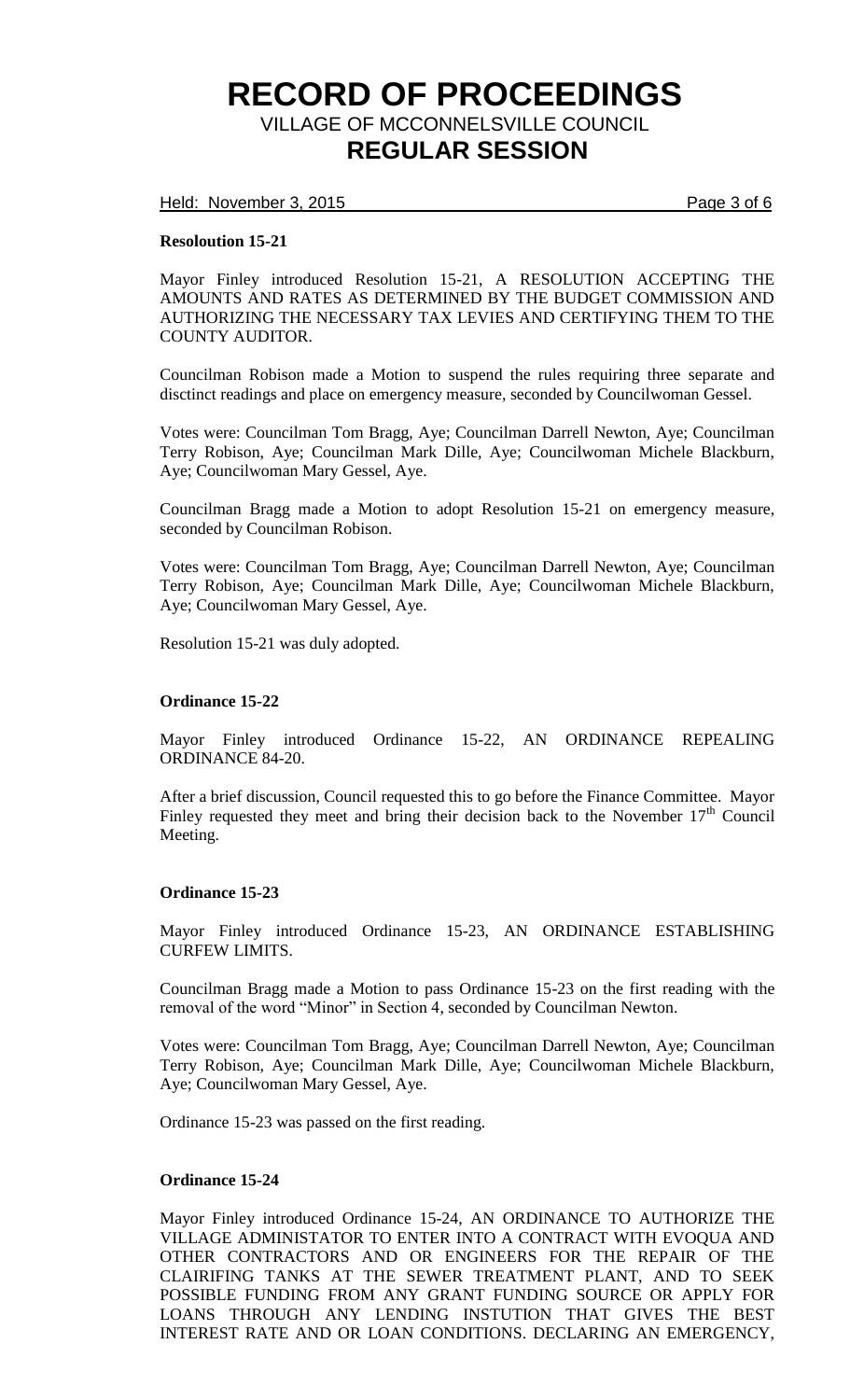#### Held: November 3, 2015 **Page 4 of 6**

## SUSPENDING THE RULES AND TO DECLARE AN EMERGENCY NECESSITATING THE REPAIR OF THE CLAIRIFIERS WITHOUT FORMAL BIDDING OR ADVERTISING.

Councilman Robison made a Motion to suspend the rules requiring three separate and disctinct readings and place on emergency measure, seconded by Councilman Newton.

Votes were: Councilman Tom Bragg, Aye; Councilman Darrell Newton, Aye; Councilman Terry Robison, Aye; Councilman Mark Dille, Aye; Councilwoman Michele Blackburn, Aye; Councilwoman Mary Gessel, Aye.

Councilman Newton made a Motion to adopt Ordinance 15-24 on emergency measure, seconded by Councilman Dille.

Votes were: Councilman Tom Bragg, Aye; Councilman Darrell Newton, Aye; Councilman Terry Robison, Aye; Councilman Mark Dille, Aye; Councilwoman Michele Blackburn, Aye; Councilwoman Mary Gessel, Aye.

Ordinance 15-24 was duly adopted.

## **Village Administrator John Thompson**

Village Administrator Thompson reported the patching is completed and the leaf pick up is going well. They are out almost every day. If you have leaves to be picked up; please contact the Village Office to be added to the list.

Councilman Bragg questioned if the leaf vac will make it through the season.

Village Administrator stated he believes it should; however, it is twenty-five years old and we should probably place it on the budget next year to purchase a new one. Village Administrator Thompson stated we have replaced parts, it has been a good machine; however, it has seen its life cycle.

Mayor Finley noted he has discussed the curfew ordinance that is currently in effect with the Chief; and, they are enforcing it.

Mayor Finley stated the Eagles are asking for two additional handicap parking spots for in front of their building.

Councilwoman Gessel made a Motion to permit them to add two additional handicap parking spaces, seconded by Councilman Robison.

Votes were: Councilman Tom Bragg, Aye; Councilman Darrell Newton, Aye; Councilman Terry Robison, Aye; Councilman Mark Dille, Aye; Councilwoman Michele Blackburn, Aye; Councilwoman Mary Gessel, Aye.

The Motion carried.

#### **Recreation & Buildings Committee**

Councilman Newton stated he had nothing on Recreation and Buildings; but, he questioned about the Grant Writer that was supposed to be at the meeting this evening.

Mayor Finley stated he was tied up; however, he will get him in as soon as he can.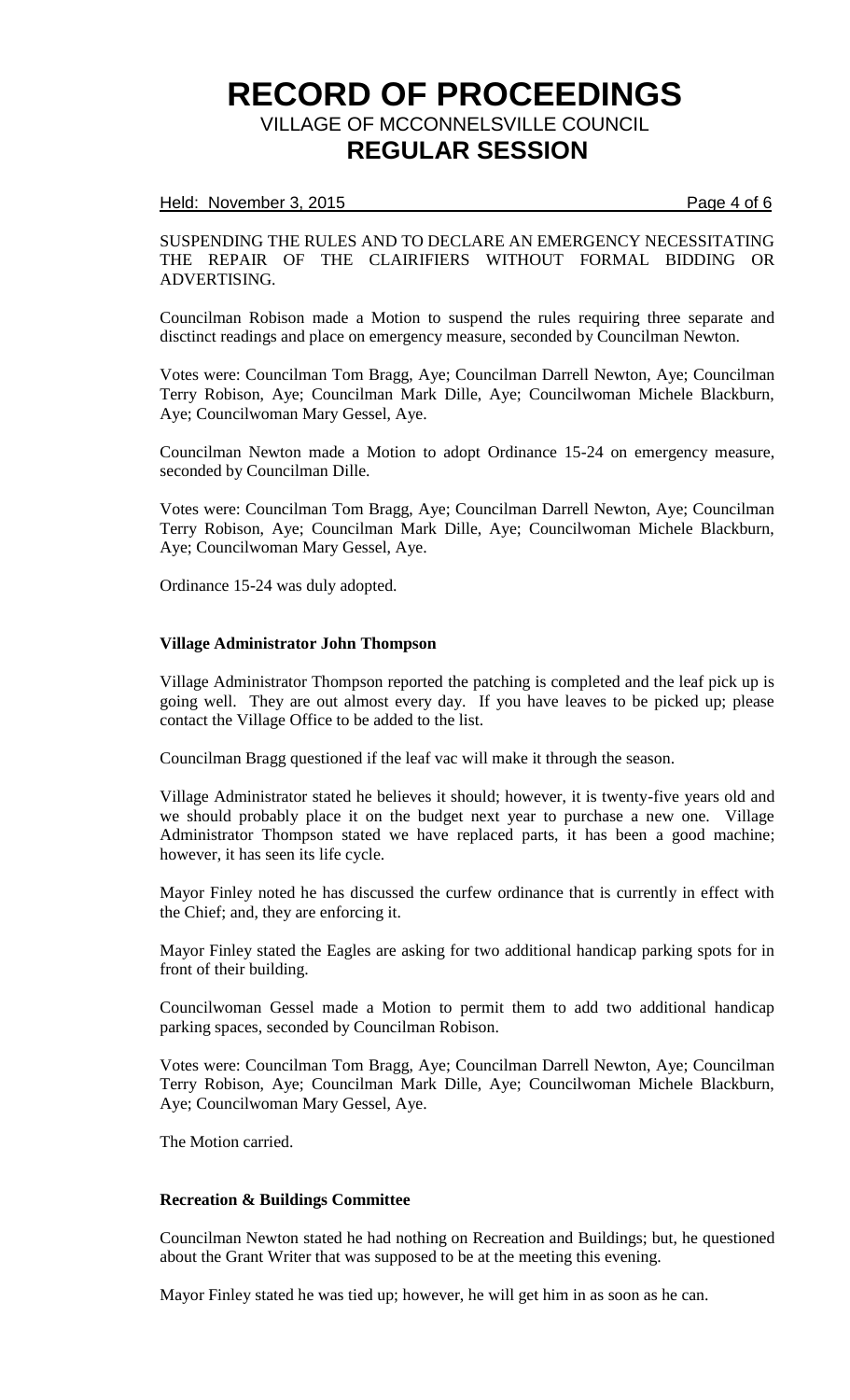## Held: November 3, 2015 **Page 5 of 6**

Councilman Newton questioned if we could put up light reflectors on the corners of the square like we used to so it would help with lighting it up.

Village Administrator Thompson stated Council voted to take them out when the Downtown Revitalization was done. They did not want electric light reflectors out there.

Councilwoman Bragg stated she remembered people stating the lights were causing accidents also.

Councilwoman Gessel stated the problem will be keeping them working just like we are having with the ones that currently light up the monument.

Village Administrator Thompson stated he will contact Jim Eppley and have him quote a price on it.

Councilman Dille reminded everyone there will be a Park Board Meeting on November 9<sup>th</sup> at 7:00 P.M.

Councilman Dille stated he attended two trick-or-treat festivities and he felt they both went very well. He noted he was questioned why the Square was not closed.

Mayor Finley stated no one brought a request to Council to close it; when Chief Copeland contacted him regarding it, he made the call not to close it. Mayor Finley stated he hates seeing the Square closed as it causes so many problems. Mayor Finley stated the Officers were out; and, Chief Copeland himself was a constant presence on the Square all evening as he was passing out candy in front of the Mayor's Office

Councilwoman Gessel questioned if we have appointed anyone to the Park Board.

Mayor Finley stated not at this time; if anyone has any names, please get them to him.

#### **Streets & Alley Committee**

Councilman Bragg questioned if we should make it one way traffic into Kroger's parking lot and make an exit at the Wharf Park with the amount of traffic there will be with the closing of IGA.

Mayor Finley stated it is a challenge and he requested the Streets and Alley Committee to meet and discuss it.

Village Administrator Thompson stated he was not sure if it was an alley and that it may be County owned property.

Councilman Robison stated he felt it was a good idea; even if we only done it temporarily until the new Save-a-Lot Store opens.

Councilman Dille stated he will get with the committee members and set a meeting date.

Mayor Finley noted that Kroger has contacted Chief Copeland and requested to use the Village's Wharf Park for their employees parking. Mayor Finley stated he did not feel this was necessary as there is other street parking they can use; and, the Wharf Park was designed for recreation parking.